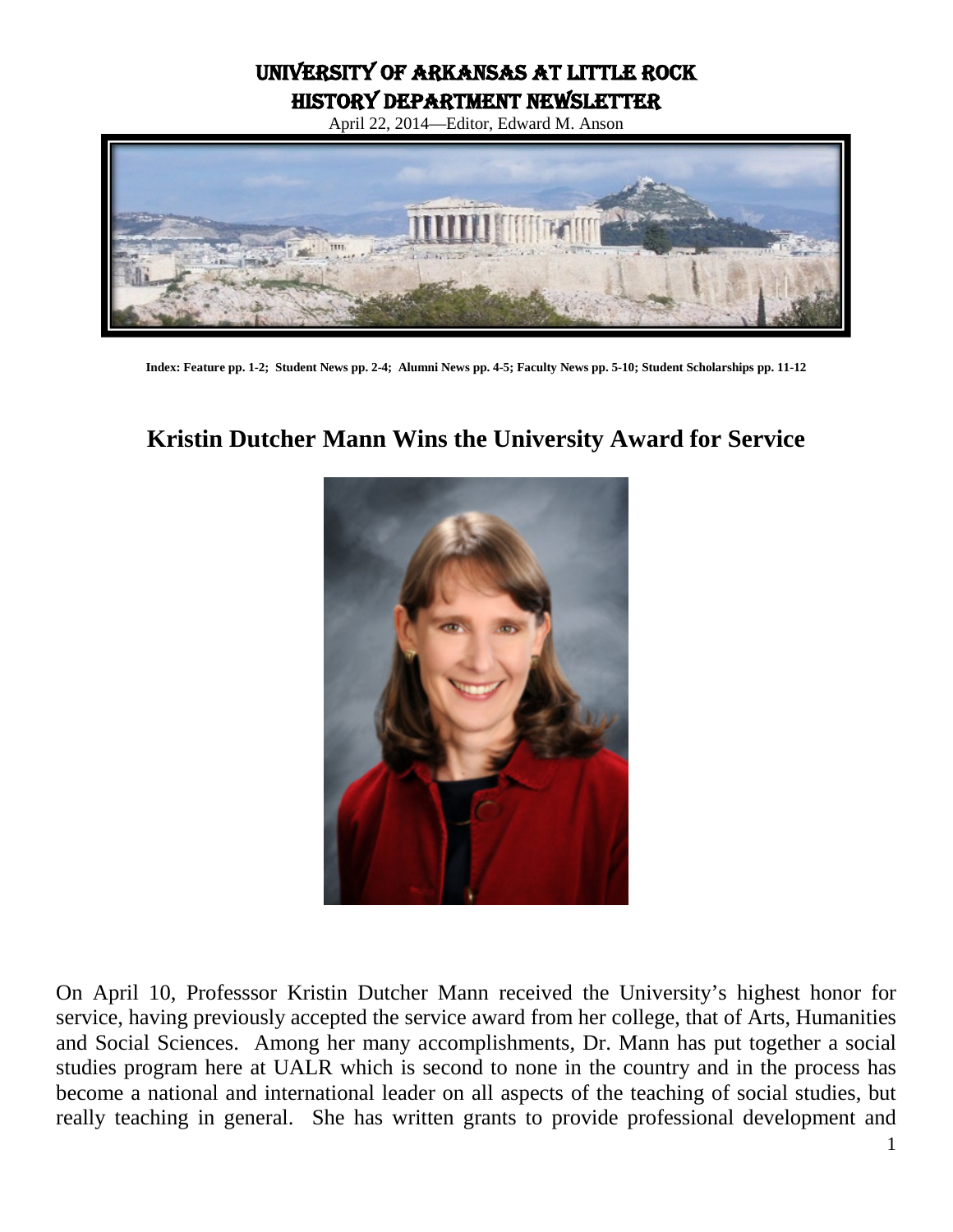curricular resources for teachers, developed and conducted countless workshops over the years for teachers, and in general brought her passion and expertise to so many in the profession of teaching. She has written curriculum guides and lesson plans which serve both as models across the country, but are also used specifically in classes across this nation. At every opportunity, she has made herself available to her colleagues to give advice and suggestions, but also as an accomplished listener to others' ideas. Perhaps, the best example of the breadth of her influence is the award she received in 2012 from the History Channel "for her outstanding service in the field of history education, for her work with National History Day, her outreach to teachers and school systems, and her local history projects with schools." She has also been Arkansas Council of the Social Studies' Educator of the Year.

### **Student News**

### **Mr. Jeffery Stewart Wins the F. Hampton Roy Award**



UALR history major **Jeffery Stewart** has won the 2014 F. Hampton Roy Award for best article manuscript on Pulaski County history. Stewart received his award, which includes a \$300 prize and certificate, at a meeting of the [Pulaski County Historical Association](http://pulaskicountyhistoricalsociety.org/) on Feb. 9 at the Little Rock Central High School National Historic Site. The program featured Kaye Lundgren, a public history graduate student at UALR, who delivered a presentation titled "Jeanette Rockefeller: From Rebellious Debutante to Art Patron." Stewart's article, "Central Arkansas Christian School: A Study of the Relationship between Public School Desegregation and Private Schools," will be published later this year in the Pulaski County Historical Review. The piece examines a private religious school founded in the early 1970s and argues that not all such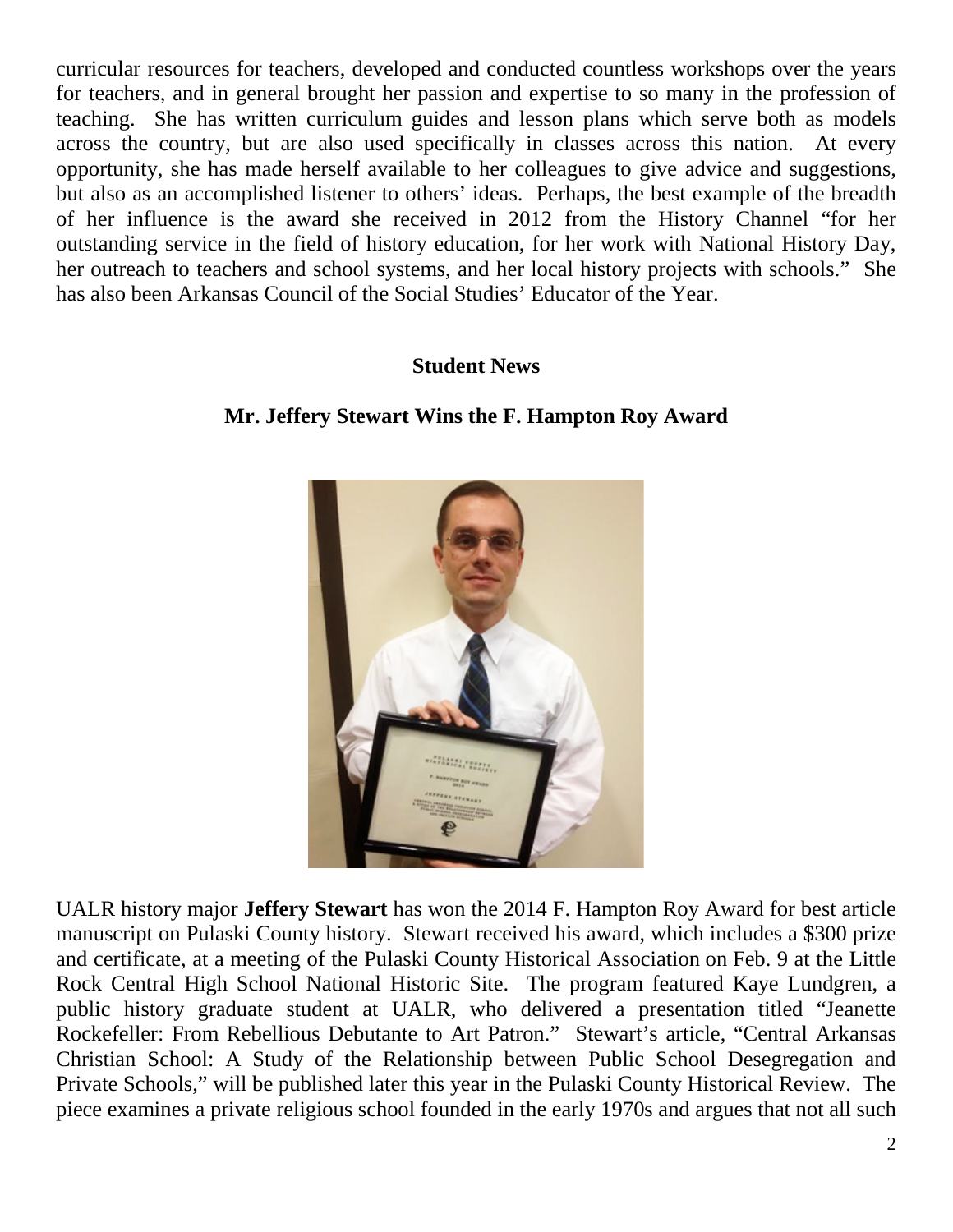institutions deserve the blanket title "segregation academy." Stewart posits that there were differences in the way desegregation was approached. Stewart completed a seminar on the Little Rock school crisis last semester, taught by UALR George W. Donaghey Professor and [Chair of History Department](http://ualr.edu/history/) John Kirk. Stewart's award-winning manuscript stems from a class research paper for Kirk. "It's a great study that provides another important piece in our understanding of school desegregation in Pulaski County," Kirk said.

### **Scholarship Winners**

Each year the History Department makes scholarship awards to some of its best-qualified students thanks to the generous donations of benefactors. This year the department made five awards. The winners of the Mabel and Santo Formica Scholarship Awards were **Amber Johnson, Cathy Kelley, Sara Nowroski,** and **Brian Rodgers**. Mabel and Santo Formica were active members of the University History Institute. The winner of the Richard B. Dixon Scholarship Award was **Clayton Wynn**. Richard B. Dixon was a long-serving faculty member in the History Department. All students won \$2,000 awards. For a full list of department scholarships and opportunities to contribute to them, please see the final page of this newsletter.

### **Student Interns**

**Cindy McCaskill, Stanley Jones**, and **Brian Rodgers** have participated in undergraduate internships this semester. Cindy has been working the Jo Blatti in collecting and analyzing oral histories of Arkansas women. Stanley has been working with Colin Woodward researching and planning for an upcoming exhibit on Johnny Cash in Arkansas. Brian has been interning at the Mosaic Templars Cultural Center, rotating through work in education, outreach, and collections.

#### **Additional Student News**

History major **Casey Eddings** presented his research project on "The International Sanitary Conferences as a Viewing Glass into Medical Science of the Nineteenth Century" to the Society of European Historians at the University of Arkansas at Fayetteville this April. This project arose out of work the Eddings completed in his capstone seminar on Disease and Society from Antiquity to the Present under the direction of Dr. Laura Smoller. Additionally, Mr. Eddings has been accepted in the MA program in Middle Eastern Studies at Fayetteville, with hopes of eventually pursuing his PhD in Ottoman history.

### **Public History News**

Twelve Public History MA students will defend a thesis this April and May:

**Mary Baxley**, "A Grain of Rice: a Digital History of a New Era for Arkansas County."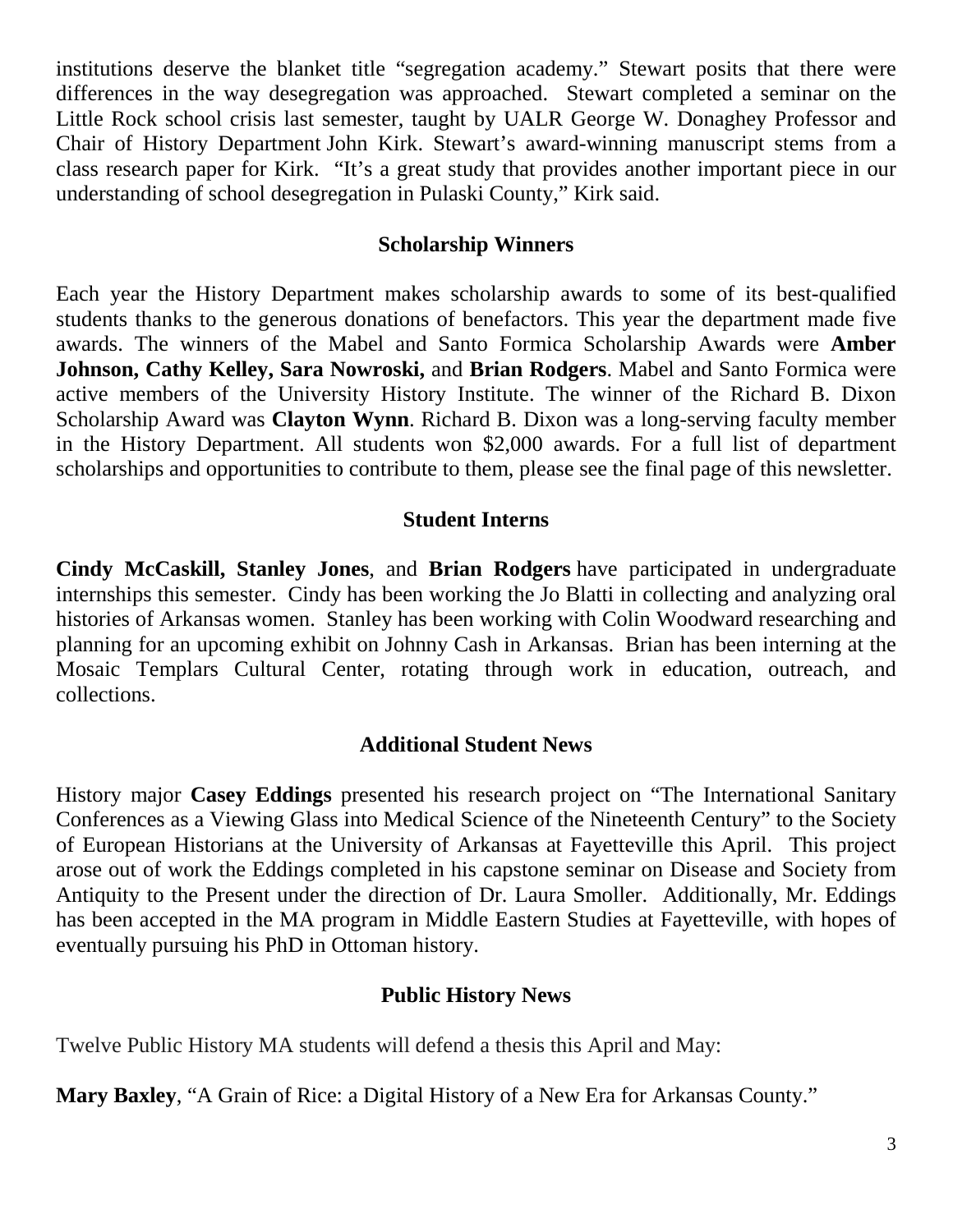**Adam Bergfeld**, "A Researcher's Guide to Using the Clinton Presidential Email Collections: The Automated Records Management System and Tape Restoration Project System."

**Courtney Bradford**, "An Exhibit on the History of Mount Pleasant Baptist Church in Little Rock."

**Anne Frymark**, "A Growing Faith in Central Arkansas: An Exhibit on the History of Immaculate Conception Church in North Little Rock."

**Victoria Garrett**, "Tomato Figs and Light Biscuits: A Digital, Exploratory Sampling of Arkansas's Nineteenth Century Culinary History."

**John Jones**, "Leo P. McLaughlin: Undisputed Boss of Hot Springs, a Digital Collection."

**Ron Kelley**, "A Study of Public History in Civil War Helena and the Preservation and Interpretation of Civil War Assets."

**Kaye Lundgren**, "Arts Advocate: Jeannette Edris Rockefeller and the Founding of the Arkansas Arts Center."

**Kimberly Pipkin**, "A Digital History of North Little Rock Mayor Ross Lawhon."

**Britany Simmons**, "A Digital History of the White Water Tavern in Little Rock."

**Jim Stallings**, "The Gathings Committee: Censorship, Society, and Paperback Literature in the 1950s."

**Leah Warner**, "Teaching Controversial Subjects: Mountain Meadows."

## **Phi Alpha Theta**

In March, the following students were honored at the annual initiation ceremony of the Iota Zeta chapter of Phi Alpha Theta, the honorary history society that recognizes distinguished achievement in the study of History: **Courtney Bradford, Hattie D. Felton, Victoria Elizabeth Garrett, Kristen Danielle Harris, Calee Mishael Henderson, Win Lubana, Cindy S. McCaskill, Richard E. Maxwell III, Dennis Oliver, Katherine Lee Pye, Kevin Scott Sherrill, Jeremy L. Smith, Felicia Chudy, Devin Sorrows, John H. Jones, Anne Frymark, Randall Crawford, Amber S. Thomas, Juanita E. Witham.** Congratulations to all the new inductees.

#### **Alumni News**

**Darcy Pumphrey** (MA Thesis, Public History MA, summer 2013) won the 2014 Arkansas Historical Association's Lucille Westbrook Award for the best manuscript article on a local Arkansas history topic. The award consists of a \$1,000 prize and a framed certificate. Darcy's article "Too Little, Too Late: Why Little Rock's Freeway Resistance Movement Failed to Stop the Construction of Interstate I630," will be published in the *Arkansas Historical Quarterly.* The award consists of a \$1,000 prize and a framed certificate.

Public History MA graduate **Andrea Ringer** published an article based on her MA thesis, "Rockefeller and death row: Governor commuted death sentences in 1970," *Arkansas Times*,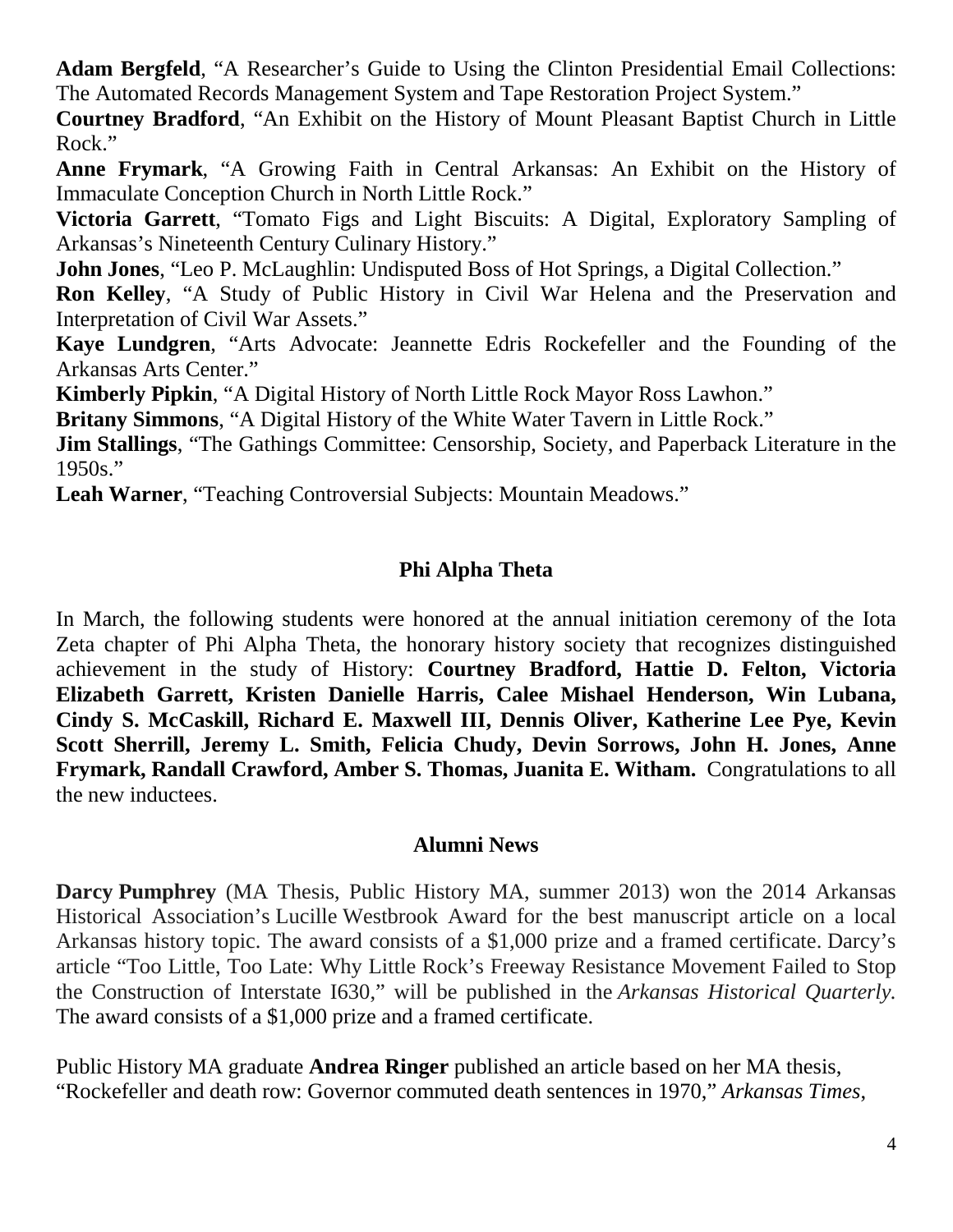February 27, 2014 (also online [http://www.arktimes.com/arkansas/rockefeller-and-death](http://www.arktimes.com/arkansas/rockefeller-and-death-row/Content?oid=3220502)[row/Content?oid=3220502\)](http://www.arktimes.com/arkansas/rockefeller-and-death-row/Content?oid=3220502).

**Greg Frantal**, 2010 UALR History major and Secondary Education minor reports that he is currently teaching at Sylvan Hills High School since 2011 and also coaches boys and girls golf and girls soccer.

#### **History Department Hosts History Day**

Over 300 students from around Central Arkansas participated in the Central Arkansas History Day Competition at UALR on Saturday, March 8. This year's theme was "Rights and Responsibilities in History," and project topics ranged from the Bill of Rights to the Central High Crisis; the French Revolution to Women's Rights in Modern Iran. Over 60 undergraduate and graduate students, alumni, and faculty, and community members contributed over 400 hours of volunteer service as judges and support staff. Students who placed first, second, and third in their divisions advanced to the state competition in Conway on April 19, and have a shot at the national competition in College Park, Maryland, this June. Next year's theme will be "Leadership and Legacy in History." Contact Kristin Mann, [kdmann@ualr.edu,](mailto:kdmann@ualr.edu) to volunteer as a judge or to find out more about how to include your students in the competition.

## **University History Institute**

The University History Institute will have its twenty-seventh season in 2014-2015 with the first lecture on October 7. The final schedule has not yet been set but the year's program will include lectures by department members Susanah Romney, Jeff Kyong-McLain, Carl Moneyhon, Kristin Mann, Barclay Key, and a joint lecture by Jess Porter and department chair John Kirk. Anyone interested in the program should contact Professor Moneyhon.

Sadly, the Institute lost one of its founding members and the long-time president of the Institute's board of directors. John T. Lavey, known to everyone as Jack, was a prominent civil rights attorney in Little Rock who believed that historical knowledge was critical for a working society. Jack was a Life Member of the Institute and a supporter of all its activities. He will be missed.

### **New Course This Fall**

### **Pirates, Explorers, and Seafarers**

History 4390, section 4, taught by Professor Susanah Romney, is a class about the adventurers, merchants, and shady characters who established the maritime world in the age of sail. Up to the end of the 1800s, only the oceans offered people the ability to link faraway lands, remake their lives in different cultures, and gamble on the possibility of life-changing riches, but these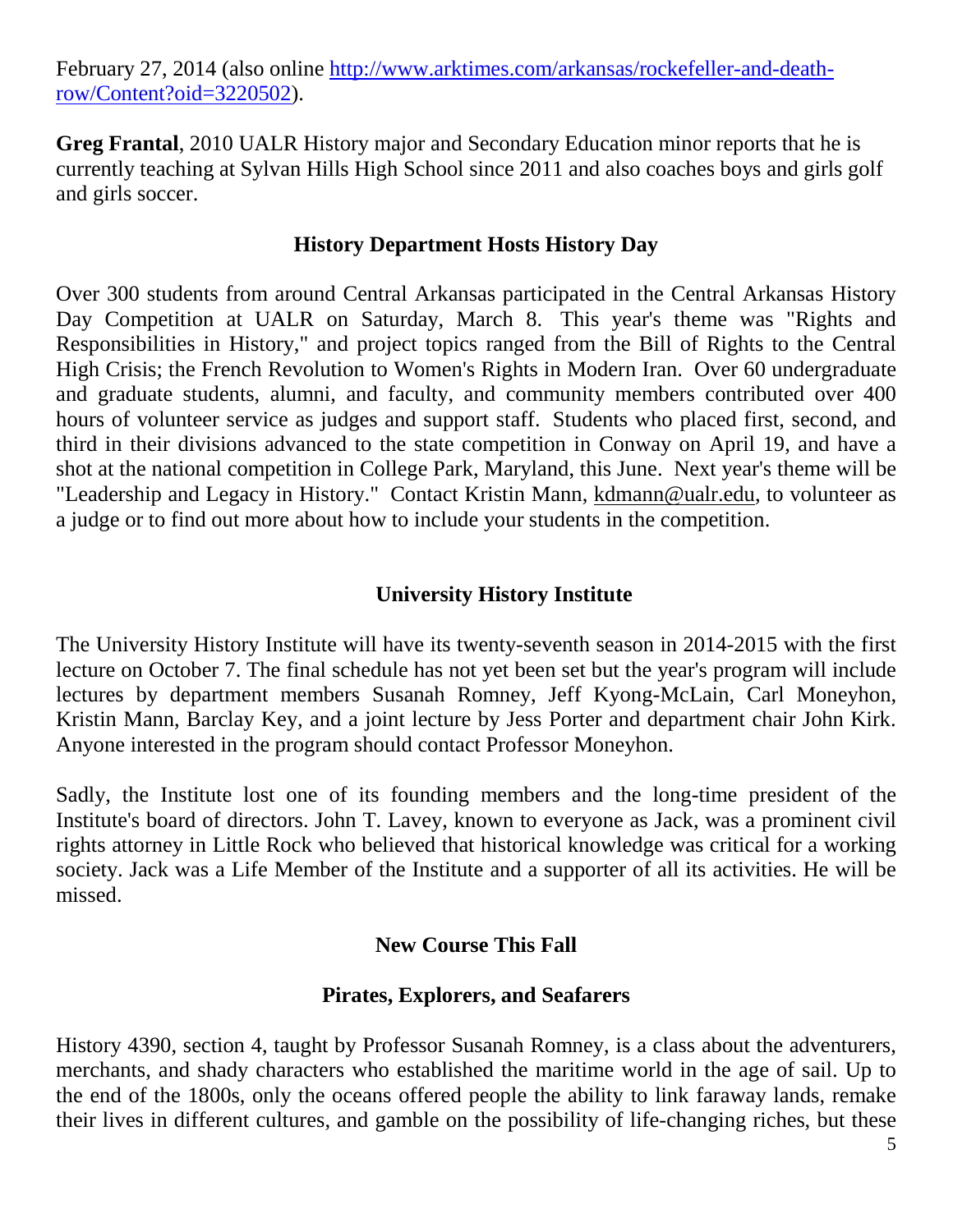ventures also introduced a new age of violence. Students will read the letters, journals, and pamphlets that spread the knowledge of these voyages throughout Europe and America.

### **Faculty News**



 **New Books**



**Clea Hupp**, Associate Professor of History, published *The United States and Jordan: Middle East Diplomacy during the Cold War* (The Library of International Relations, Macmillan Publishers, 2014); **Edward M. Anson**, Professor of History, *Alexander's Heirs: The Time of the Successors (323-281 BC)* (Wiley-Blackwell, 2014); and **Laura Smoller**, Professor of History, *The Saint and the Chopped-Up Baby: The Cult of Vincent Ferrer in Medieval and Early Modern Europe* (Cornell University Press, 2014); **Susanah Romney,** *New Netherland Connections: Intimate Networks and Atlantic Ties in Seventeenth-Century America* (University of North Carolina Press, 2014).

### **Additional Faculty News**

**Edward M. Anson**, Professor of History, received the College of Arts, Humanities, and Social Sciences annual Research Award; served as the outside examiner on two doctoral dissertations both for respective Classics Departments at Macquarie University, Sidney, Australia, and Otago University, Dunedin, New Zealand; evaluated a postdoctoral research proposal for Fonds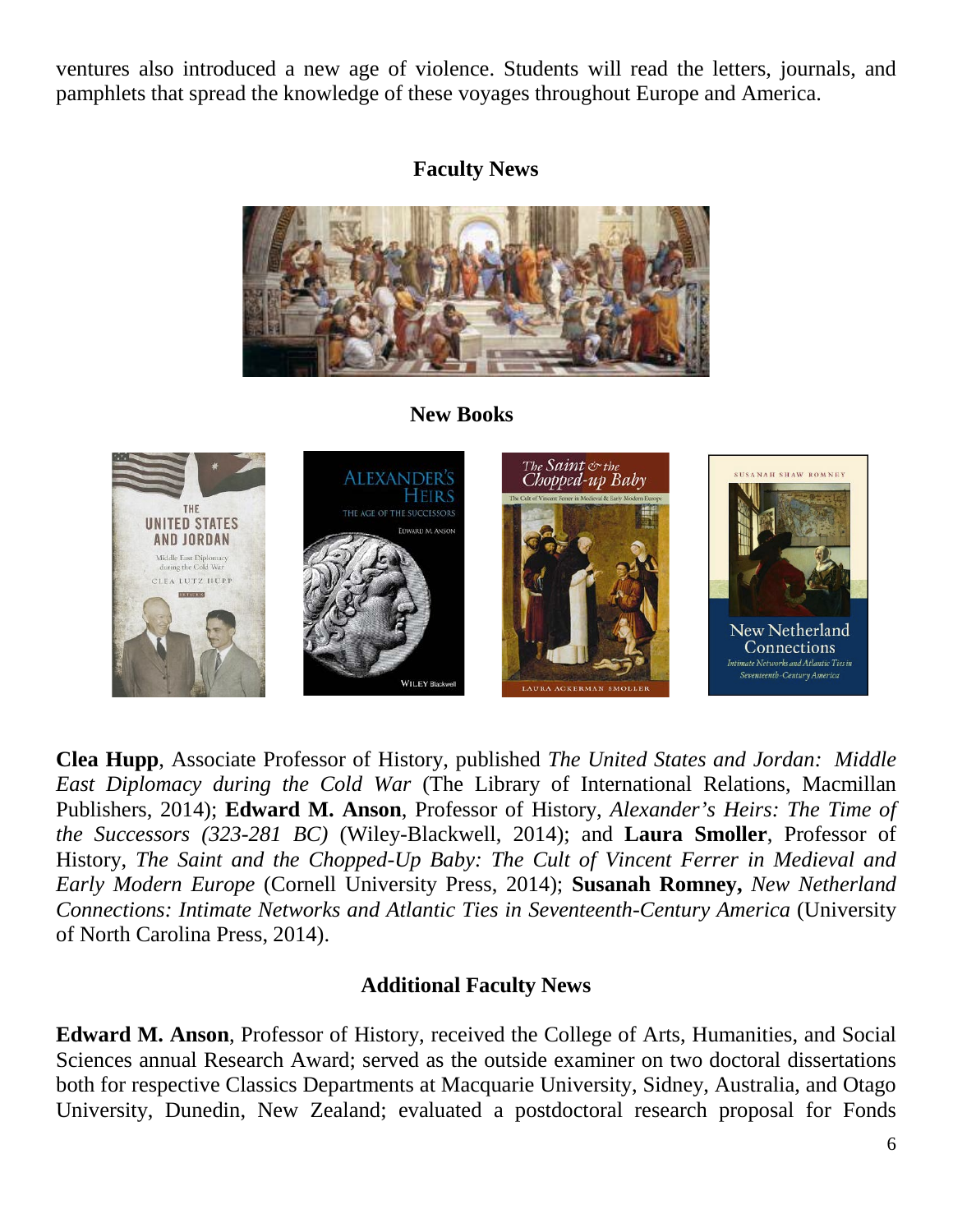Wetenschappelijk Onderzoek-Vlaanderen (FWO), Research foundation Flanders, Belgium; published a chapter, "Discrimination and Eumenes of Kardia Revisited," in *The Age of the Successors.* H. Hauben and A. Meeus (eds.). Peeters Academic Publishers: Leuven, Belgium: 2014: 539-58; he is currently under contract to produce for E. J. Brill a new edition of his *Eumenes of Cardia: A Greek Among Macedonians;* two of his recently published books, *After Alexander: The Time of the Successors (323-281 BC),* Oxbow Books (Oxford: 2013), co-editor, and *Alexander the Great: Themes and Issues*, Bloomsbury Academic (London, New York, New Delhi, Sidney; 2013) author, have so far received very favorable reviews. The edited volume was reviewed by Jeffery Lerner, Wake Forest University, in *Bryn Mawr Classical Review* 2013-08-24; the second work, *Alexander the Great,* by Giuseppe Squillace, Università degli Studi della Calabria in *Bryn Mawr Classical Review* 2013.11.53, and also by S. M. Burstein, professor emeritus, California State University, Los Angeles, in Choice, a journal of the American library Association, vol. 51, January 14, 2013, which states that *Alexander the Great: Themes and Issues* "belongs in every college and university library. Summing Up: Essential. All academic levels/libraries." Dr. Anson continues as editor**,** Alexander the Great and the Hellenistic World series for Lexington Books (a division of Rowman and Littlefield); Associate editor, *Ancient History Bulletin,* an Assessor for Classics for the Australian Research Council, an agency of the Australian national government that awards grants to researchers, and as an Academic member, History Research Unit, Athens Institute for Education and Research, Athens, Greece. On campus he is a member of the Scholars Policy Council and a faculty Senator. This year he also completed his eighth consecutive Little Rock Half Marathon.

**Clea Hupp**, Associate Professor of History, in addition to her recent book contributed a chapter on President Reagan's Middle East policy to a volume in the presidential policy series, *A Companion to Ronald Reagan.* She was invited to lecture about the Arab Spring at Henderson State in Arkadelphia and gave a talk for the History Institute. In addition, she wrote a review of Hugh Wilford's book *America's Great Game* for H-DIPLO Diplomatic History List, and refereed an article for *Diplomatic History.* Hupp serves on the APT committee, the Interdisciplinary Task Force, and the Work Load Task force. This spring she arranged for three scholars to deliver lectures on campus: Ariel Ahram, Mitchell Lerner and Gabriel Said Reynolds.

**Thomas E. Kaiser**, Professor of History, presented a paper entitled "The Mémoire historique:Diplomacy, Propaganda, and 'Patriotism' in Choiseul's 'Grand Exit Strategy' at the End of the Seven Years' War" and delivered a comment on the panel "Commerce, Competition, and Colonial Reform: The French in India during the Eighteenth Century" at the Society for French Historical Studies in April. His service contributions included a lecture on the historical background of Les Misérables to the cast of the Arkansas Repertory Theater in February, a program note "We Sang to Them What We Could Not Say to Them" for the Arkansas Symphony Orchestra performance of the Verdi Requiem in March, and program notes "Carl Orff and the Road Back to Carmina Burana," for the UALR Community Chorus/Concert Choir performance of Carmina Burana" in April. He evaluated one book manuscript "Henrietta Maria and Marie Antoinette: Queenship and Revolution in Early Modern Europe" for Palgrave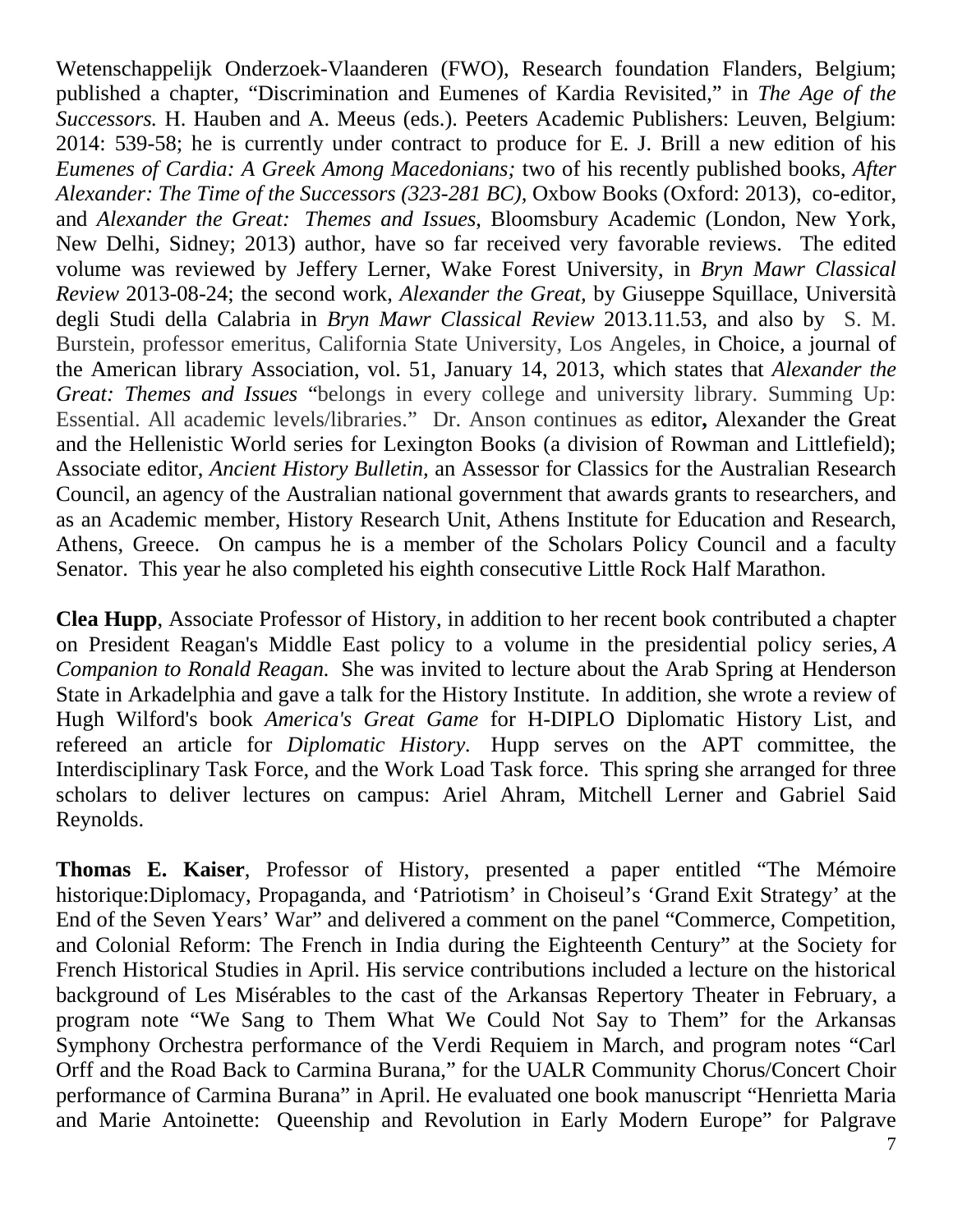Macmillan, one grant proposal "The French Revolution and International Law: A New Paradigm" for the Earhart Foundation, and one article manuscript "The Demand for Literature in France, 1769-1789" for the Journal of Modern History. His co-edited book, From Deficit to Deluge: The Origins of the French Revolution, published by Stanford University Press in 2011, and his chapter in this book, "From Fiscal Crisis to Revolution: The Court and French Foreign Policy, 1787-1789," received the following review comments in the English Historical Review in February 2014, respectively. "This book undoubtedly makes an inspiring contribution to the debate on the origins of 1789. Its nuanced approach to how the changing institutional, fiscal, political, social, and economic landscape of eighteenth-century France simultaneously influenced and was influenced by specific contingencies and historical players will make it an important first port of call for students, and veteran scholars, of the French Revolution"; "Kaiser, in a brilliantly argued and immaculately researched chapter, analyses the vexed question of France's declining international standing."

**John A. Kirk**, George W. Donaghey Professor and Department Chair, in spring semester 2014 published, "When Pools were Black and White: Integration lagged for swimmers in Little Rock," in the *Arkansas Times*; "Even If Arizona Made Its Anti-Gay Bill Law, It Wouldn't Have Mattered—It Would Have Been Unconstitutional," in the George Mason University hosted blog *History News Network*; and entries on the "Urban League," "Council on Community Affairs (COCA)," and "Desegregation of Arkansas State Capitol," in the online *Encyclopedia of Arkansas History and Culture*. He was interviewed on "THV 11 This Morning" about Black History in Arkansas at Ernie's Museum of Black History in Arkansas; he was a featured guest on "Wade's World" KABF 88.3 hosted by ACORN co-founder Wade Rathke; he spoke about the legacy of Martin Luther King, Jr. on 1320 WILS radio in Lansing, Michigan; and he was interviewed and cited in a piece by associated press writer Jesse Washington, "Stubborn disparities in Little Rock raise the question: Are schools truly desegregated?" which appeared in numerous national publications, including on the Fox News Network national website. He delivered papers at the Organization of American Historians annual meeting in Atlanta, Georgia; the Southern Intellectual History Circle annual meeting in Fayetteville, Arkansas; and with geographer **Dr. Jess Porter** co-presented at the American Association of Geographers annual meeting in Tampa, Florida. Also with Dr. Porter, Kirk co-presented research on race and Little Rock neighbourhoods as part of the Clinton School of Public Service Distinguished Lecturer series in a panel about the production of "Clybourne Park" at the Arkansas Repertory Theater. Kirk and Porter subsequently gave several pre-show talks to the audience of "Clybourne Park" at its opening nights at The Rep. Their research was featured in Max Brantley's Arkansas Blog.

**Kristin Dutcher Mann**, Associate Professor of History and Social Studies Education coordinator, discussed her chapter "Como Cristianos Antiguos: Music in the Ibero-American Borderlands," at an international author's symposium in Mexico City in March. She will travel to Mexico and Costa Rica to continue her research this summer.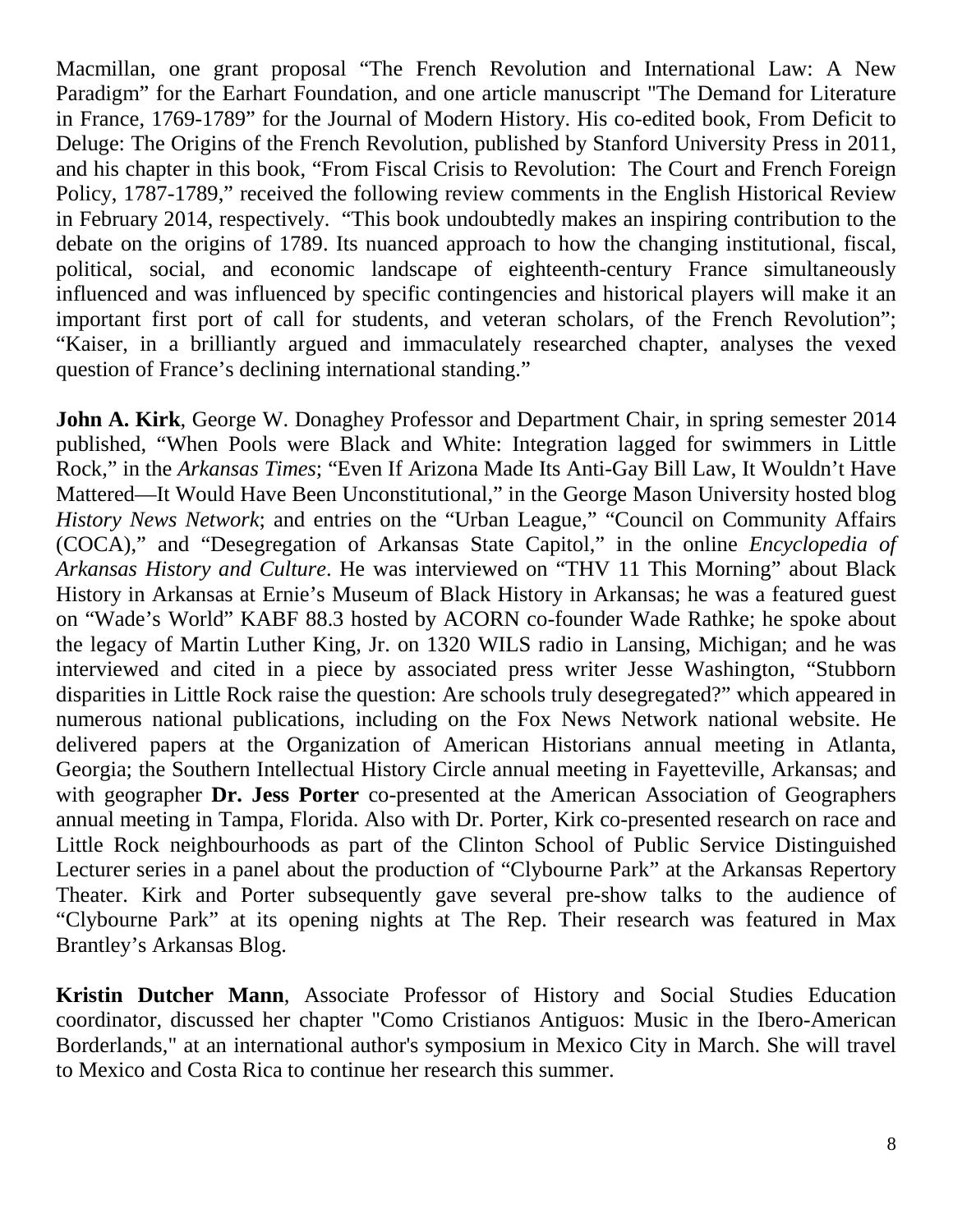**Jeff Kyong-McClain,** Assistant Professor of History: In spring 2014, Jeff presented a paper on nationalism and archaeology in China at the Southeast Conference of the Association for Asian Studies. He also worked with a colleague from Hendrix to produce an online simulcast for high school teachers on the topic of nationalist reform movements in early twentieth century China and Korea. He taught two World Civ classes and a course on the People's Republic of China.

**Carl Moneyhon**, Professor of History, presented a lecture on "David O. Dodd: The Creation of an Arkansas Legend," at the MacArthur Museum's David O. Dodd Symposium, then a variant on that lecture to the Jackson County Historical Society in Newport, Arkansas; a lecture entitled "The Arkansas Constitution of 1864 and the Beginning of Reconstruction" for the Old State House Museum's Sesquicentennial Series. He was the moderator for the film presentation, "The Abolitionists," sponsored by the UALR Center for History and Culture as a part of the "Created Equal: America's Civil Rights Struggle" program. He served as chairman of the Fellows committee for the Texas Historical Association and presented the Fellows Awards at the Association's annual meeting in San Antonio, Texas. He also presented "Judge Edmund J. Davis in the Secession Crisis: A Question of Loyalties," at the same meeting. He was the keynote speaker at Texas State University's symposium on "Lone Star Unionism and Dissent," giving a lecture on "Edmund J. Davis: The Radicalization of a Texas Unionist." As a part of Public Television's "The Address," he participated in an interview with Steve Barnes on AETN's "Barnes and . . . " He published a revised version of C. Fred Williams, S. Charles Bolton, Carl H. Moneyhon, and LeRoy T. Williams' , *A Documentary History of Arkansas, Second Edition* (Fayetteville: University of Arkansas Press, 2013). He continues to serve on the Board of Editors of the *Arkansas Historical Quarterly* and also the *Encyclopedia of Arkansas History and Culture*. He remains the department's liaison with the University History Institute.

**Jess Porter**, Assistant Professor of Geography, has been busy working on the National Endowment for the Humanities exhibit "Dust, Drought, and Dreams Gone Dry." Co-curating with Dr. **Charles Romney**, the Dust Bowl-themed exhibit will travel to institutions around the country in 2014 and 2015. Jess continues to work with Dr. **John Kirk** on issues of the geography and history of ethnic separation in Little Rock. They presented talks at the Association of American Geographers meeting in Tampa, Florida, as well as The Rep Theater, the Department of Housing and Urban Development, the Clinton School of Public Service, and the UALR Chancellor's Council on Race and Ethnicity in Little Rock. Dr. Porter completed revisions on his fourth interactive Google Earth geography text. *Encounter Meteorology*, coauthored by Dr. Stephen O'Connell, will be published in early 2015 by Pearson. On campus, Jess taught Cultural Geography, Introduction to Geotechnologies, and Physical Geography in the spring semester while continuing to serve in the faculty senate.

**Charles Romney,** Assistant Professor of History and Public History MA Graduate Coordinator**:** The National Archives Trust renewed a grant funding the stipends of two public history graduate assistants at the Clinton Presidential Library. Romney is the primary investigator on the grant that has brought \$45,150 to UALR graduate students since 2011. With his colleague **Jess Porter**, Romney continues to co-curate a traveling exhibit that received a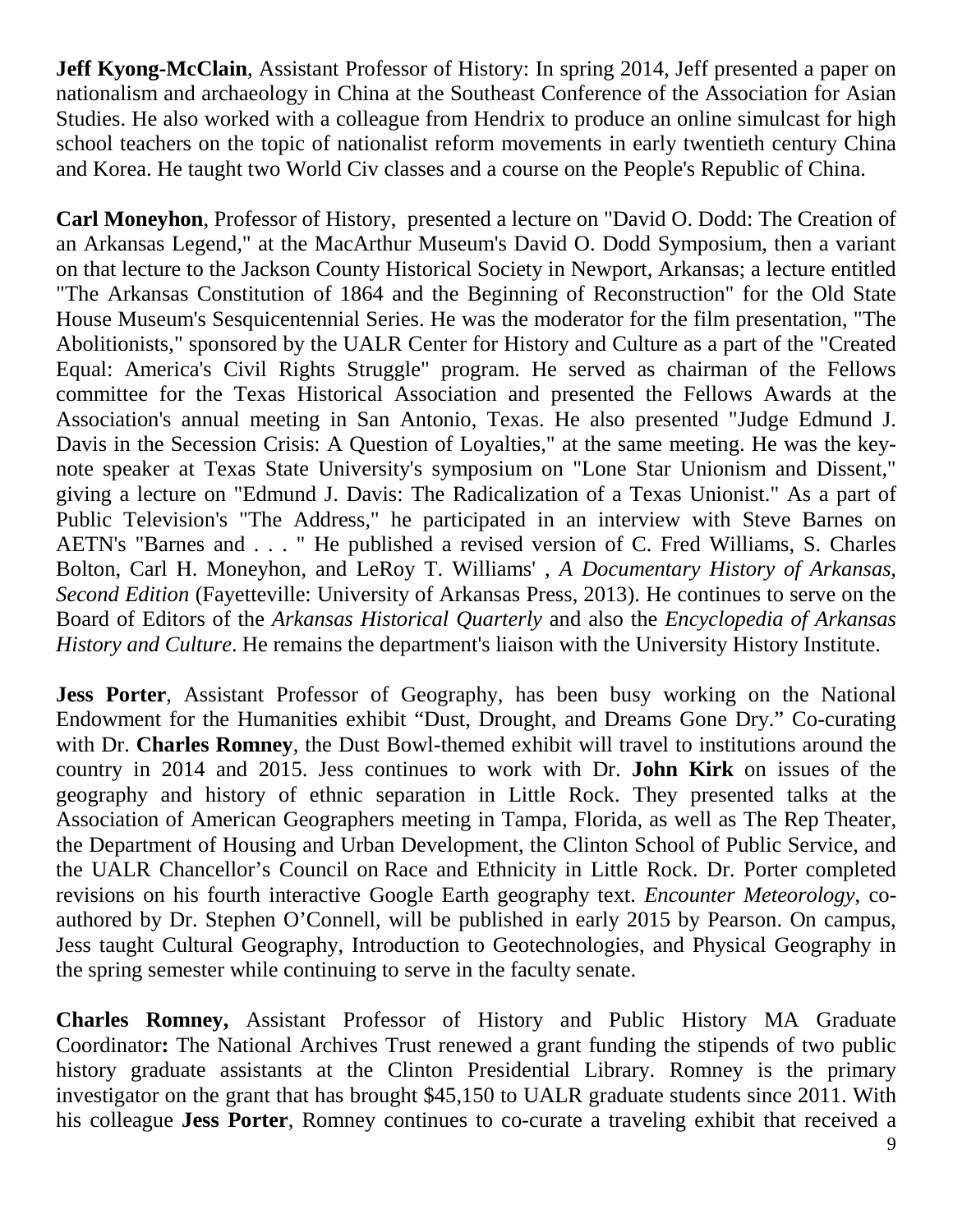\$263,000 grant from the National Endowment for the Humanities. "Dust, Drought, and Dreams Gone Dry" explores the history and impact of the Dust Bowl in the 1930s and will travel to forty libraries across the United States in 2014 and 2015. This spring Romney also revised a book manuscript under consideration at a university press and taught several classes, including a graduate course on "Digital History." Twelve students from his "Thesis Seminar" will defend an MA thesis in April and May.

**Susanah Shaw Romney**, Assistant Professor of History. As another semester is drawing to a close, Susanah has been busy preparing for a summer of research and writing. She will be traveling to Toronto after graduation to take part in the triennial Berkshire Conference on the History of Women. She'll be presenting a paper there on the role that enslaved women had in the building of seventeenth-century Dutch colonies in North America, the Caribbean, and southern Africa. She is also eagerly looking forward to traveling to the Huntington Library in California, where she has been chosen to take part in a research seminar on "The Early Modern Global Caribbean." The readings that are a part of the seminar will also help prepare her for a new class she'll be offering in the fall: "Pirates, Explorers, and Seafarers."

**Laura Smoller**, Professor of History, in February, attended the Arizona Center for Medieval and Renaissance Studies annual conference, where she delivered a paper entitled "Vincent Ferrer and the Birth of Antichrist: Reconfiguring a Failed Prophet." This spring, in addition to offering sections of World Civ. and The Historian's Craft, she has been teaching a group of STEM teachers-in-training alongside the history majors in her course on Magic, Science, and the Occult from Antiquity to Newton. She is looking forward to upcoming talks at the  $49<sup>th</sup>$ Congress on Medieval Studies at Kalamazoo, MI, in May, and at the International Medieval Congress at Leeds, UK, in July. She also is completing her first year as Editor-in-Chief of the journal *History Compass*.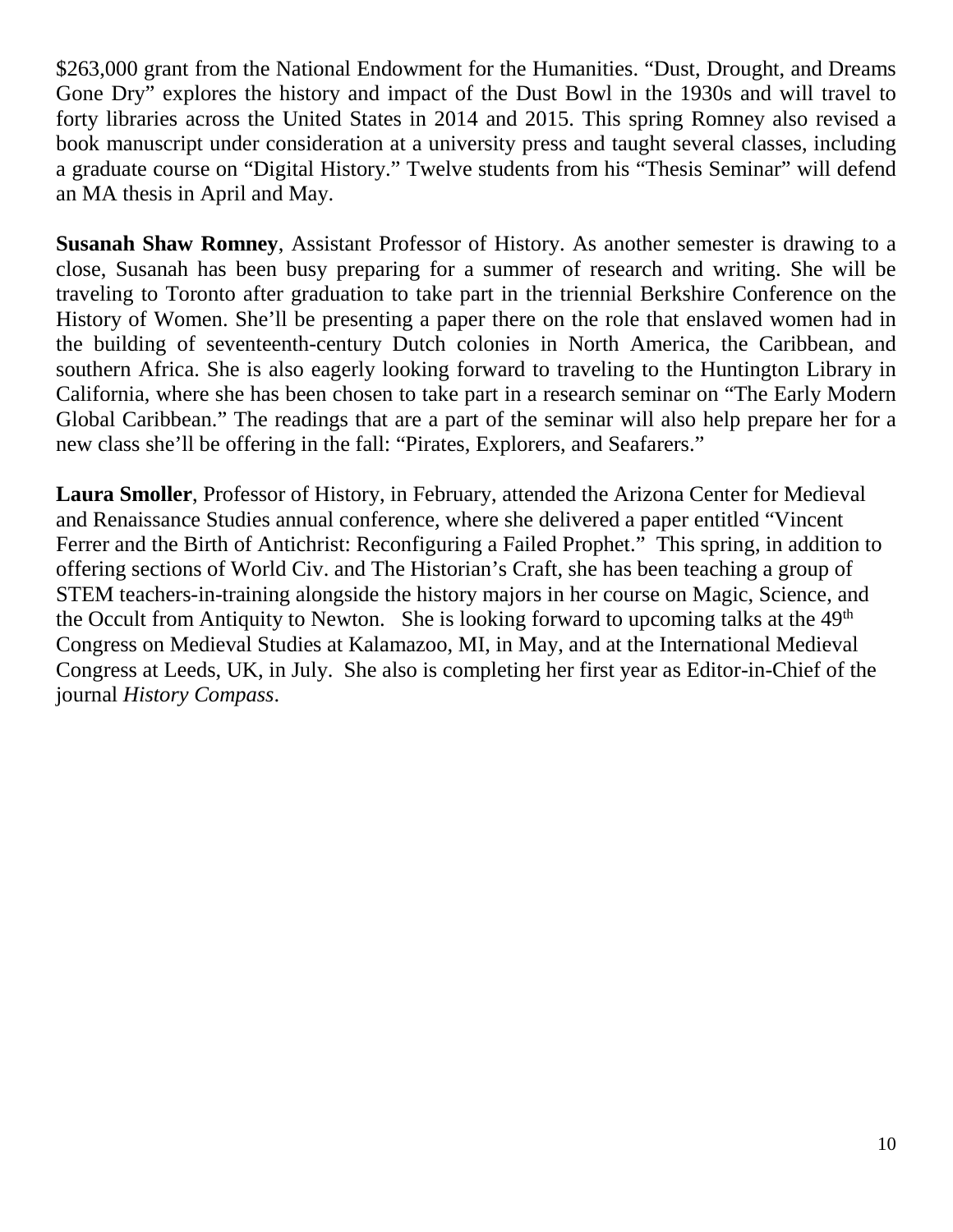#### **UALR History Department Student Scholarships**

The UALR History Department each spring semester awards a number of student scholarships provided by the generosity of donors. The department welcomes additions to these endowments that will allow us to make more awards and to help more of our students. We also welcome and encourage new endowed named scholarships. All contributions are tax deductible.

The Department is proud to announce the addition of a new award which will be given for the first time next year. This award is named in memory of Mrs. Ruby M. Duke, a former UALR student, noted for her great love of ancient history.

The **Ruby M. Duke Ancient History Award.** Awarded to a student "majoring in History with a demonstrated interest in Ancient History."

**Booker Worthen Scholarship.** Awarded to a full-time or part-time UALR History major with a minimum of 80 credit hours. Academic accomplishment and financial need are considered. Booker Worthen founded Worthen National Bank, which became the largest bank holding company in the state. The scholarship was created by his family to honor his memory.

**Craig Powell Memorial Scholarship.** Awarded to a History major with a minimum of 54 credit hours, the last 15 or more having been taken at UALR. A minimum GPA of 3.0 is required. The applicant must demonstrate a positive attitude toward learning. Craig Powell was a promising UALR student who was killed in a tragic accident. The scholarship was created in his name by his parents.

**David O. Demuth Scholarship.** Awarded to a History major with a minimum of 54 credit hours, the last 15 hours or more having been taken at UALR. A minimum GPA of 3.5 is required. The applicant's potential for further study in History is considered. David Demuth was a history major and a graduate of UALR, a prominent businessman, and civic leader.

**Richard B. Dixon Scholarship.** Awarded to a History major with a minimum of 54 credit hours, the last 15 or more having been taken at UALR. A minimum GPA of 3.0 is required. The applicant must demonstrate a positive attitude toward learning. A professor in the History Department at UALR for twenty-three years, the scholarship was established in his name by his former students.

**Jack Freshour Scholarship.** Awarded to a Public History M.A. student with a grade point average of 3.0 undergraduate or 3.25 graduate, taking a minimum of 9 hours per semester. Jack Freshour was a long time supporter of UALR and the History Department.

**Little Rock Nine Endowed Scholarship.** Awarded to a Public History M.A. student working in the area of race relations and community development. Academic accomplishment and financial need are considered.

**Mabel W. Formica and Santo D. Formica History Endowment**. Awarded to History students for scholarships and special projects. A portion of the fund also sponsors visiting external speakers in History. Mabel and Santo Formica were a married couple who in their "golden years" returned to college and became both students in the History program and ardent supporters of the department.

**C. Fred Williams Endowed Scholarship in Public History.** Named in memory of C. Fred Williams a former chair and professor of History.

Dr. Edward Madden and Lucy Dorothy Anson III Award. Awarded to the outstanding graduating History major as selected by the faculty of the History Department. This award was established to honor the parents of a current history faculty member.

------------------------------------------------------------------------------------------------------------